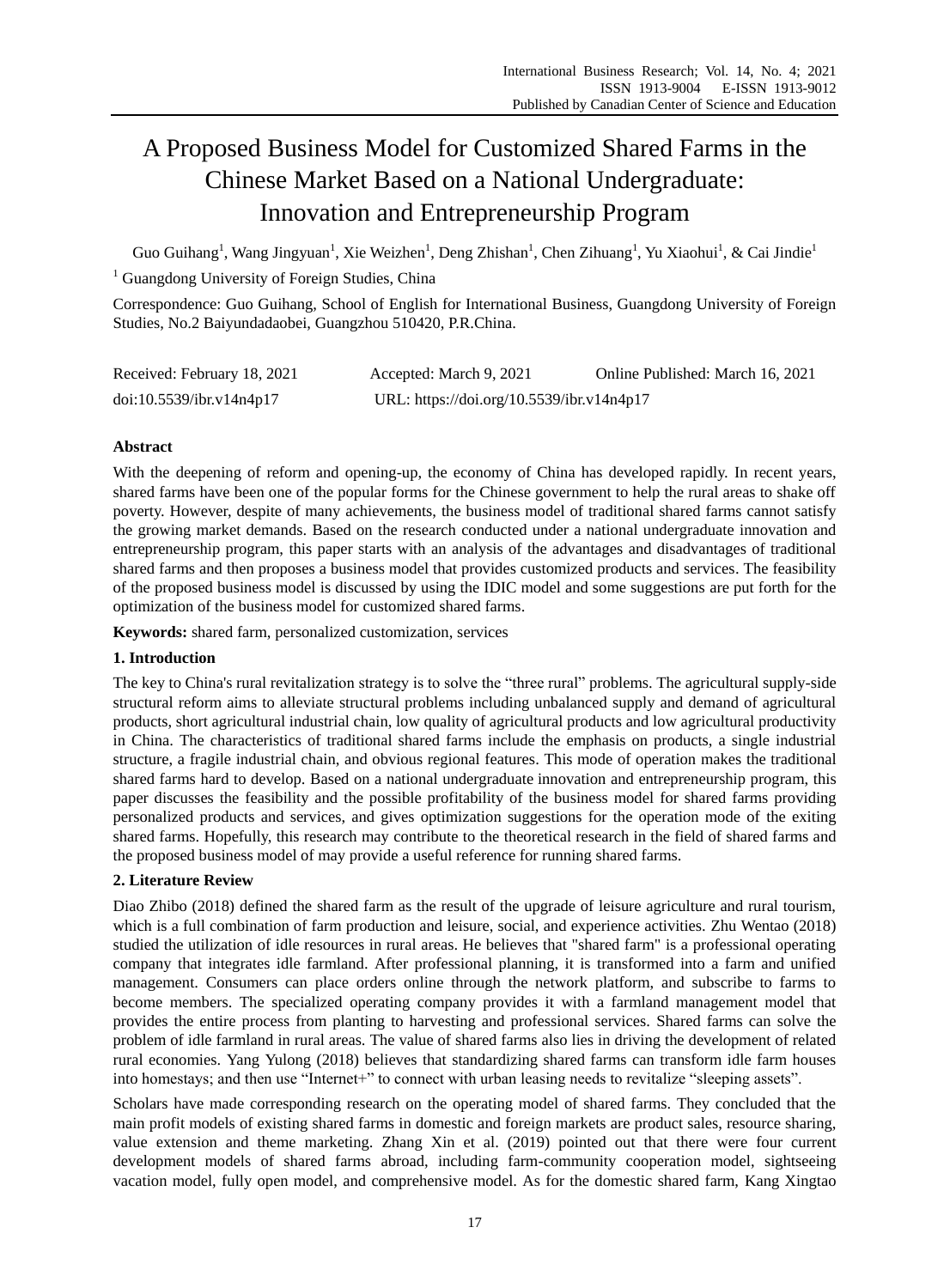(2019) concluded three types of shared farm operation models including simple sharing models such as agricultural product recognition, platform shared farm models based on the construction of a network credit system, and smart shared farm models based on Internet of Things, artificial intelligence and big data. Xi Liya, Pen Yan (2020) studied the digital development and design of shared farm platforms, and proposed the NFF (Nginx+Flask+FFmpeg) development design model. Based on this development and design system, the model of network and sharing is applied to the farm, becoming a new model of modern agricultural development.

Räisänen Jaana et al (2021) studied the trust problem of the sharing economy and found that the trust mechanism between users and the platform is not perfect. Thus, to better implement the sharing economy, they proposed to establish a better trust mechanism to maintain loyal customer relationships. Wei Yiting and Li Hua (2020) proposed that shared farms are a new form of the sharing economy and a manifestation of the sharing economy in the agricultural economy. Its essence is a shared agricultural production and consumption model that weakens "ownership" and strengthens "use rights." He pointed out that the shortcomings of shared farms are for rational planning and confusion of functions. The biggest misunderstanding lies in focusing on construction and neglecting operation. The profitable means can include selling agricultural products, revitalizing the limited resources in rural areas, that is, renting and sharing, plus platform operations, that is, setting up its own online platform. Wei Ruhong (2018) proposed that in the context of "Internet +", the agricultural value chain should be constructed from three aspects: developing shared logistics, improving the Internet financial system, and establishing a brand image.

It can be seen that domestic and foreign scholars' researches on shared farms mainly focus on the existing operating models and benefits, and there are few researches on personalized products and customization operating models. In this regard, this paper proposes a new shared farm business model with customized products and services based on a national undergraduate innovation and entrepreneurship program successfully completed by the authors. And the feasibility of this business model will be explored by applying the theoretical model of identifying, differentiating, interactive, and customizing (IDIC) proposed by Peppers and Rogers (2004).

#### **3. Theoretical Foundation**

After studying the existing shared farms models, we find that there is no research applying the strategy of customer relationship management. In order to confirm that the new shared farm business model proposed by us is feasible, this paper takes the customer relationship management theory and IDIC model as a guide to carry out the research. Nowadays, more and more companies have realized the importance of customer relationship management (CRM) to their business strategies. Wang Yonggui (2018) proposed that the research on customer relationship management has gone through three stages. The first stage, in the 1980s, focused on identifying and measuring customer satisfaction and seeking to maximize customer satisfaction. The second stage, in the early 1990s, emphasized the relationship between customer satisfaction and major customer behaviors. The third stage is from the 1990s to the present. It mainly focuses on the relationship among customer satisfaction, service quality and profit. In this stage, enterprises have begun to link the construction and maintenance of customer relationships with profits. Jun Sun (2019) believed that with the rise and development of CRM in China, the marketing model of Chinese enterprises is transforming from "product-centric" to "customer-centric".

The IDIC model is a typical marketing model proposed by Peppers and Rogers (2004). This model is often applied to identify and analyze the needs of different customers, meanwhile, solve the problem of customer relationship management through interaction. Its focus is to meet the personalized needs of customers. Figure 1 below illustrates the model.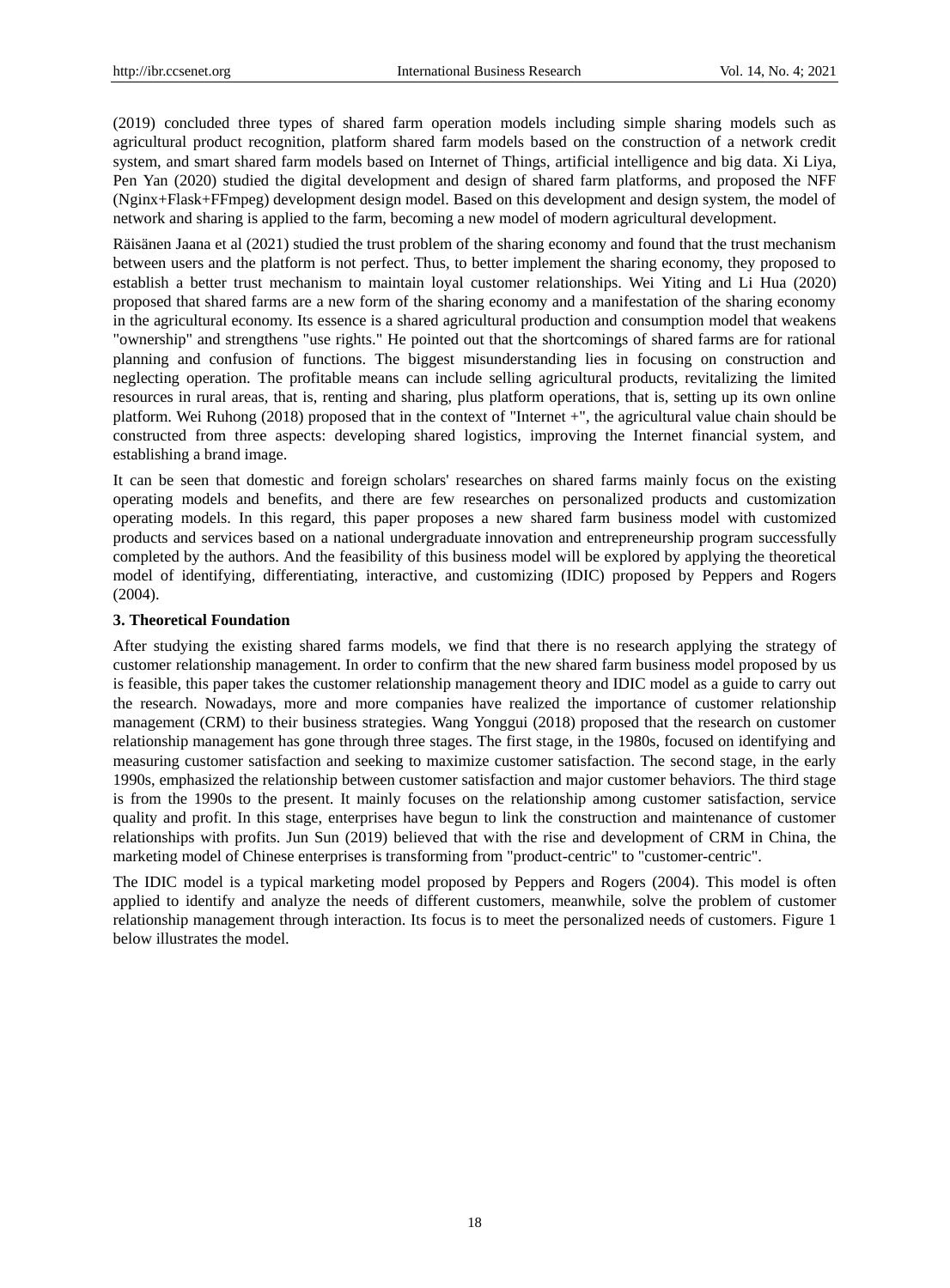

Figure 1. IDIC Model (Pepper and Rogers, 2004)

As illustrated by Figure 1, there are four steps in successfully implementing the IDIC model.

Step 1: Identify. Identifying customers is the first priority. That is to identify and to understand target customers based on resources and abilities of enterprises. This means that enterprises have to build a relationship with customers. The relationship should be established between the enterprise and a single customer rather than a group of customers. Enterprises should grasp customers' information as comprehensively as possible so that they can distinguish the customers with which they are in contact at any time, any place, and in any medium.

Step 2: Differentiate. According to the value of different customers brought to the company and the needs of different customers, enterprises could recognize the most valuable customers and the potential customers. Adopting a specialized strategy, enterprises provide different products and services to meet the needs of different customers, and concentrate resources to serve valuable customers. It requires the enterprise to establish its customer classification standards, and adjust the strategies according to the needs of important customers.

Step 3: Interact. Enterprises should keep interaction with customers to consolidate their relationships. Two key points consisting of understanding the customer needs and improving the efficiency of interaction. To enhance customer loyalty, enterprises can learn about customer needs and master their responses through each interaction, which could be used as the basis for the next step of the company. Each interaction and communication with customers should start from where they end last time, instead of repeating the information that has already been known.

Step 4: Customize. Different products or services are provided according to different customer needs and their value to the company. In order to maintain long-term customer relationships, enterprises may adjust their operation strategies to meet customer needs such as providing batch customized products or services. This part emphasizes the importance of one-to-one marketing. Marketers should make customers feel that the products or services they receive are suitable for them and different from others.

#### **4. Analysis of the Existing Business Model of Shared Farms**

The representatives of existing shared farms includes "Amy's Farm" in the United States, "MUJI  $\phi \phi \phi \phi$ " の" and "Ma Farm" in Japan, "Guangdong Amy farm" and "Hainan Shared Farm" in China. Amy's Farm and MUJI  $\lambda$   $\lambda$   $\zeta$   $\lambda$   $\varphi$  have similar business models, which mainly provide a platform for customers to experience farm life independently including farming, picking and raising animals. Compared with them, "Ma Farm" has its own characteristics that lease private farmland to customers but do not emphasize the uniqueness of products and services for different customers. As for the "Guangdong Amy Farm" in China, it is a representative of business models selling agricultural futures, with the single products and irregularly scheduled experiential farm activities as its two distinctive characteristics. However, as one of the latest shared farm, the operation modes of "Hainan Shared Farm" cannot excel any of the above mentioned.

In fact, the existing shared farms have already developed the business models recognized by the market for several years. These models can be summarized as follows: adoption of products, trusteeship, self-cultivation, and housing rental. For the existing shared farms, they pursue economies of scale that seems to be the key to increasing profits rather than personalization services. The operation strategies of providing personalized services have not been found in any of these shared farms. In other words, the existing shared farms have not yet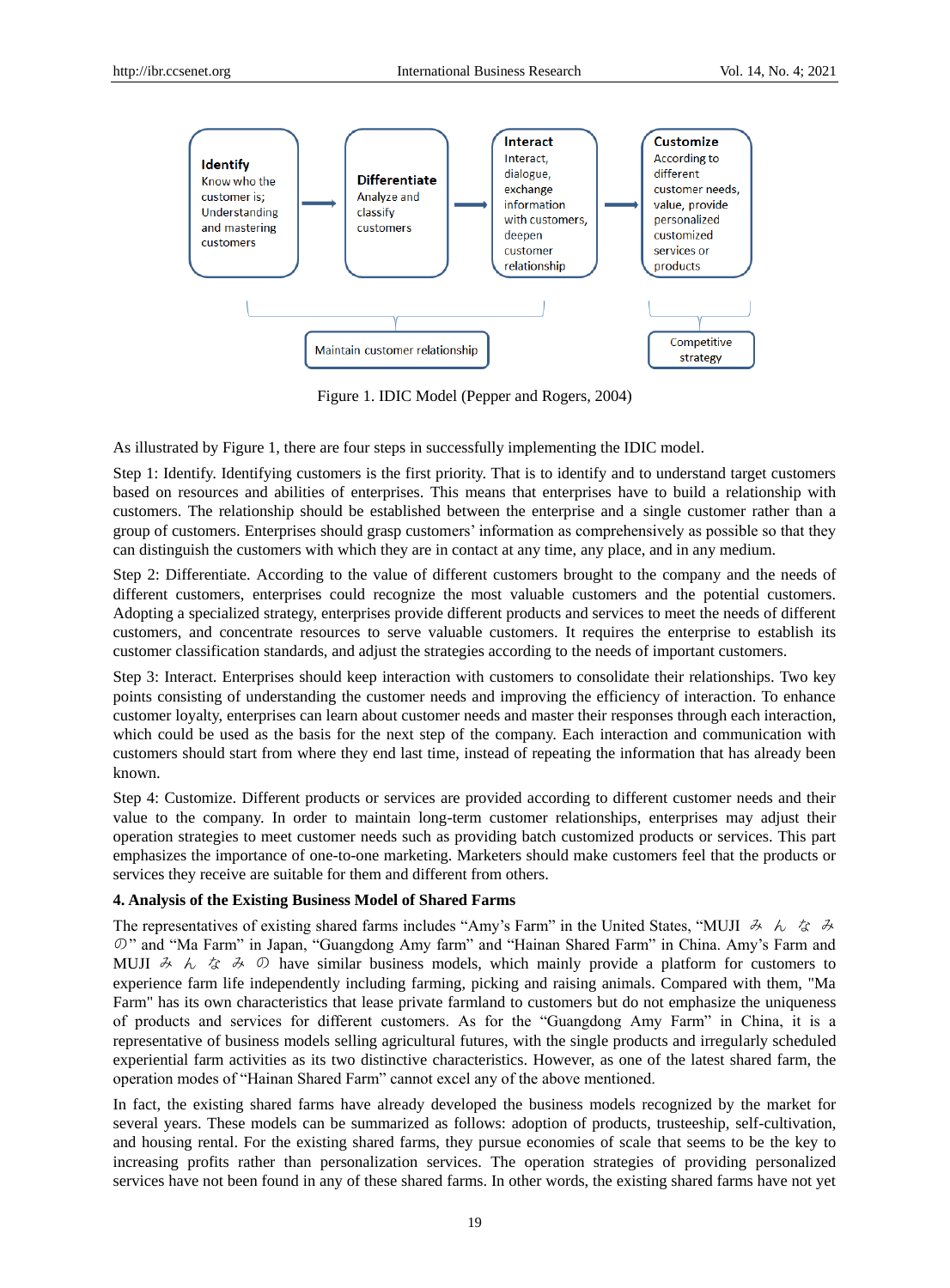realized the importance of customer relationship management and the application of the IDIC model in their business operation models.

From the perspective of customer relationship management (CRM), the demands vary from customer to customer. We need to adjust the farm operation strategies according to the customer demand in order to secure the customer loyalty, thus maintaining profitability and sustainable growth. Customer may tend to choose the farm that can better understand and satisfy their needs.

# **5. Proposed New Business Model for Shared Farms Based on the IDIC Model**

## *5.1 Analysis of Questionnaire Survey*

Before we propose a new business model that provides customized products and services and in order to verify this new model of personalized shared farm, we designed a questionnaire including 12 questions investigating from three aspects: satisfaction of current shared farms, pursuing personalized customization and favorites for personalized shared farms. The questionnaires were distributed to different groups of people and 454 valid samples were finally collected and analyzed.

#### 5.1.1 Descriptive Statistics

Table 1. Statistical Characteristics of Respondents

|                                  | Degree             | Frequency | Effective percentage $(100\%)$ |
|----------------------------------|--------------------|-----------|--------------------------------|
|                                  | Male               | 233       | 51.3                           |
| <b>Sex</b>                       | Female             | 221       | 48.7                           |
|                                  |                    | 454       | 100                            |
|                                  | Under 18           | 9         | 2.0                            |
|                                  | 18-24              | 16        | 3.5                            |
|                                  | $25 - 34$          | 95        | 20.9                           |
| Age                              | $35 - 45$          | 229       | 50.4                           |
|                                  | Above 45           | 105       | 23.1                           |
|                                  |                    | 454       | 100                            |
| Familiarity with shared<br>farms | Very<br>unfamiliar | 6         | 1.3                            |
|                                  | Unfamiliar         | 17        | 3.7                            |
|                                  | Average            | 83        | 18.3                           |
|                                  | Familiar           | 232       | 51.1                           |
|                                  | Very familiar      | 116       | 25.5                           |
|                                  |                    | 454       | 100                            |

As shown by Table 1, the age distribution of the respondents is concentrated, with half of the respondents aged between 34 and 45. The respondents have a relatively high awareness of shared farms and 76.6% of them are familiar with shared farms.

5.1.2 Reliability Analysis

Table 2. Results of Reliability Analysis

| Dimension            | <b>Ouestion</b> | Cronbach's Alpha after deleting the item | Cronbach's<br>Alpha |
|----------------------|-----------------|------------------------------------------|---------------------|
| Satisfaction of      |                 | .903                                     | .931                |
| current shared farms | 6               | .895                                     |                     |
|                      | −               | .903                                     |                     |
| Pursuing             | 8               | .968                                     | .979                |
| personalized         | 9               | .966                                     |                     |
| customization        | 10              | .974                                     |                     |
| Favorites for        | 11              | .960                                     | .974                |
| personalized shared  | 12              | .960                                     |                     |
| farms                | 13              | .963                                     |                     |

The Cronbach's Alpha coefficient is used to test the reliability within each dimension. The larger the Cronbach's Alpha coefficient is, the higher the reliability is. It is believed that the Cronbach's Alpha coefficient which is greater than 0.70 indicates that the scale is reliable.

The measured results are shown in Table 2. The  $\alpha$  coefficient of satisfaction of current shared farms is 0.931, the α coefficient of pursuing personalized customization is 0.979, and the α coefficient of favorites for personalized shared farms is 0.974. In other words, the  $\alpha$  coefficient of the three measured dimensions is all above 0.70, indicating high reliability and good internal consistency.

According to the data of " $\alpha$  coefficient after deleting the item" in the table, the " $\alpha$  coefficient after deleting this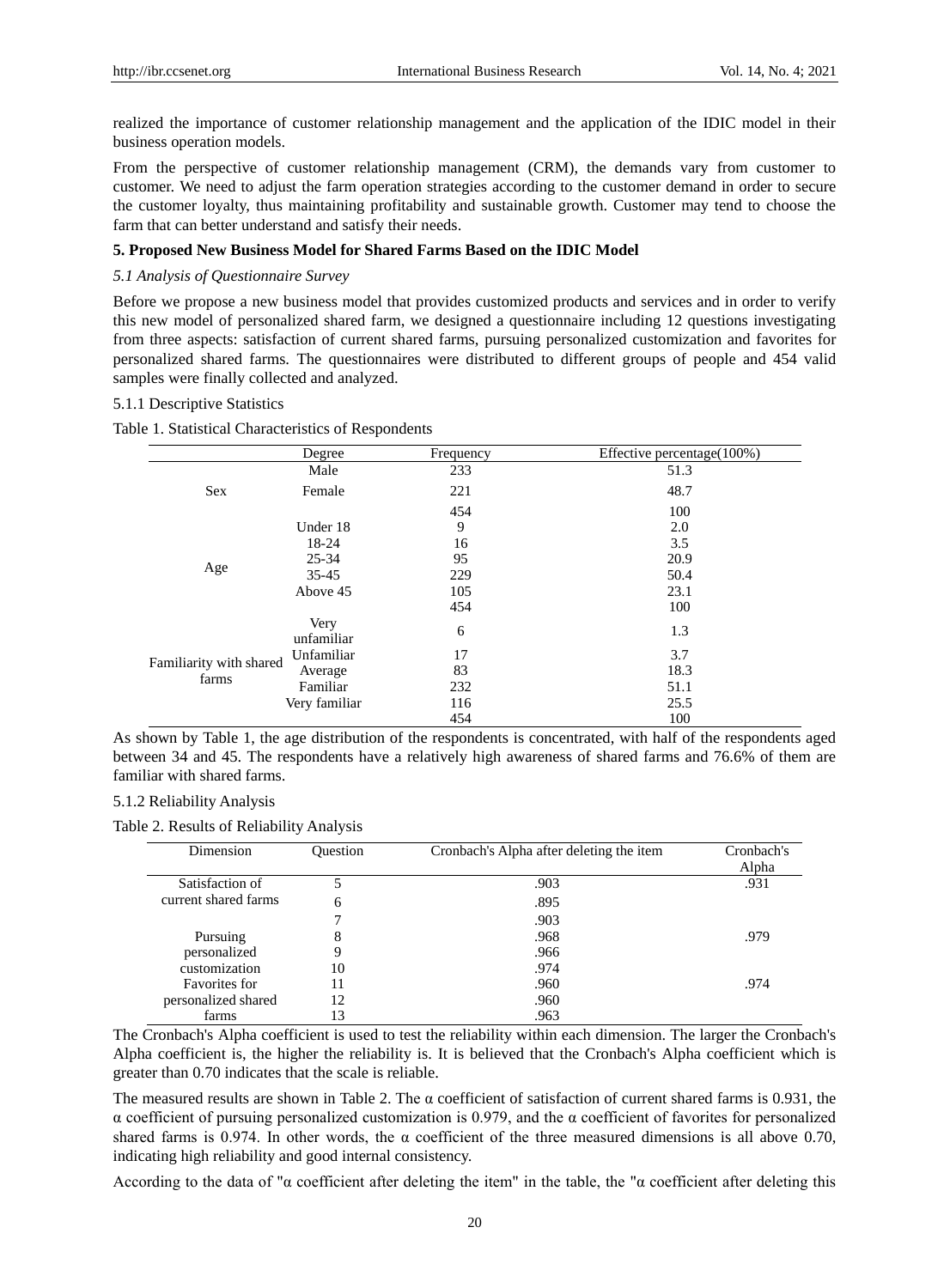option" in each dimension is smaller than the α coefficient in the dimension, indicating that the reliability of the scale after deleting the item is reduced. Therefore, the existence of this item is conducive to improving the reliability of the scale, and the item should be retained.

## 5.1.3 Dimensional Analysis

Table 3. Dimensional Analysis of Pursuing Personalized Customization

|                                                                   | Degree | Frequency | Effective percentage(100%) |
|-------------------------------------------------------------------|--------|-----------|----------------------------|
| Having ideas about<br>standard products<br>and services           |        |           | .2                         |
|                                                                   |        |           | 1.5                        |
|                                                                   | 3      |           | 1.5                        |
|                                                                   | 4      | 347       | 76.4                       |
|                                                                   | 5      | 92        | 20.3                       |
|                                                                   |        | 454       | 100                        |
|                                                                   |        |           | .2                         |
| Preferences for                                                   |        |           | 1.5                        |
|                                                                   | 3      | 8         | 1.8                        |
| personalized products and<br>services for relaxation              | 4      | 346       | 76.2                       |
|                                                                   | 5      | 92        | 20.3                       |
|                                                                   |        | 454       | 100                        |
| Preferences for the<br>autonomy in the course of<br>entertainment |        |           | .2                         |
|                                                                   |        |           | 1.5                        |
|                                                                   | 3      | 8         | 1.8                        |
|                                                                   | 4      | 340       | 74.9                       |
|                                                                   | 5      | 98        | 21.6                       |
|                                                                   |        | 454       | 100                        |

Table 3 shows the results of three specific questions. It is concluded that the majority of respondents have a tendency towards personalized shared farms. About 96.5% of respondents have strong ideas about the products and services of the shared farms. Most of them have preference to personalized products and pursue autonomy on shared farms.

# 5.1.4 T-test

Table 4. Independent Sample T-test

| Variable            | Group                                                | Sample | Mean     | Standard deviation |                | Sig. |
|---------------------|------------------------------------------------------|--------|----------|--------------------|----------------|------|
| <b>Satisfaction</b> | <b>Satisfaction</b><br>with<br>personalized<br>farms | 454    | 4.153451 | .5186694           | .000<br>65.448 |      |
|                     | Satisfaction<br>with current<br>farms                | 454    | 1.933186 | .5028152           |                |      |

Note: significance level is 5%.

To discuss the market preference, the independent sample t-test was conducted on the satisfaction of different type of shared farms. The mean value of three questions in first dimension for each respondent represents the satisfaction with current farms, while the mean value of three questions in third dimension represents the satisfaction with personalized farms. The results showed that the mean value of satisfaction with personalized farms was 4.15, the mean value of satisfaction with current farms is 1.93, and significance is 0.000. Therefore, there is a significant difference in the two groups towards satisfaction and the satisfaction with personalized farms is much higher than that of current farms.

#### *5.2 The Proposed New Business Model for Shared Farms*

The above analysis show that the personalized shared farm model has gradually become a trend in the market and is sufficiently attractive to customers who like shared farms. In view of this, we propose a new business model for the shared farms in China, which is illustrated by Figure 2.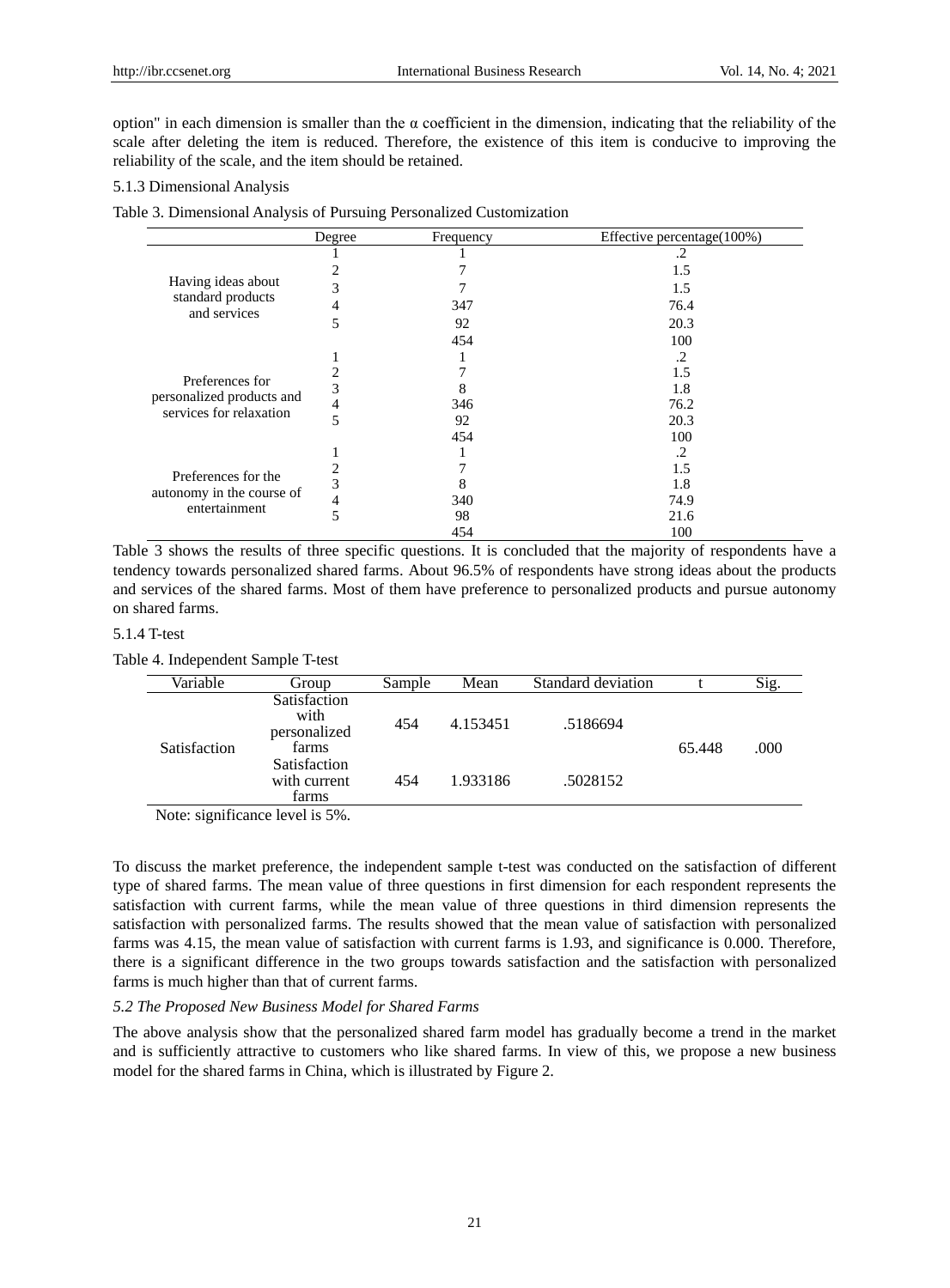

Figure 2. A Proposed New Business Model for Shared Farms

The above business model for shared farms has been simulated and approved to be feasible during our one-year research period of the national undergraduate innovation and entrepreneurship program funded by the Ministry of Education. This business model is built on the philosophy of IDIC and the detailed description of the features of this model is as follows:

Firstly, meeting the individual needs of customers. The operator of shared farms divides the farm area, and carries out planning, design and decoration. The farmland could be decorated as the customer wanted. In this regard, the new model of shared farms provides customers with personalized services. Compared with traditional shared farms, customers rent a place not only for planting but also for satisfying their different needs, such as family gathering. For customers who simply require for organic food, there is a professional team to provide specialized suggestions on it.

Secondly, offering full trusteeship model and semi-hosted model. Under the full trusteeship model, customers place an order for species and quantity of organic food on the official account. And products will be picked and packaged when mature and delivered to customers. Under the semi-hosted model, customers can experience the whole process of planting and harvesting. Whether it is a full trusteeship model or a semi-hosted model, products are decided by customers, the farm only provides guidance and help, and all services are adjusted according to different customer needs.

Thirdly, providing online real-time update services. Customers who demand growing organic vegetables on the leased land can look after their plants through apps, mini-programs, and official accounts. To be specific, the functions of the application include but are not limited to the following: a) Updating the farm and crop animation screens regularly. Customers can observe the status of the crops at any time at any place; b) Controlling remotely and issuing instructions including watering and fertilizing. The farmer on the farmland performs the

22